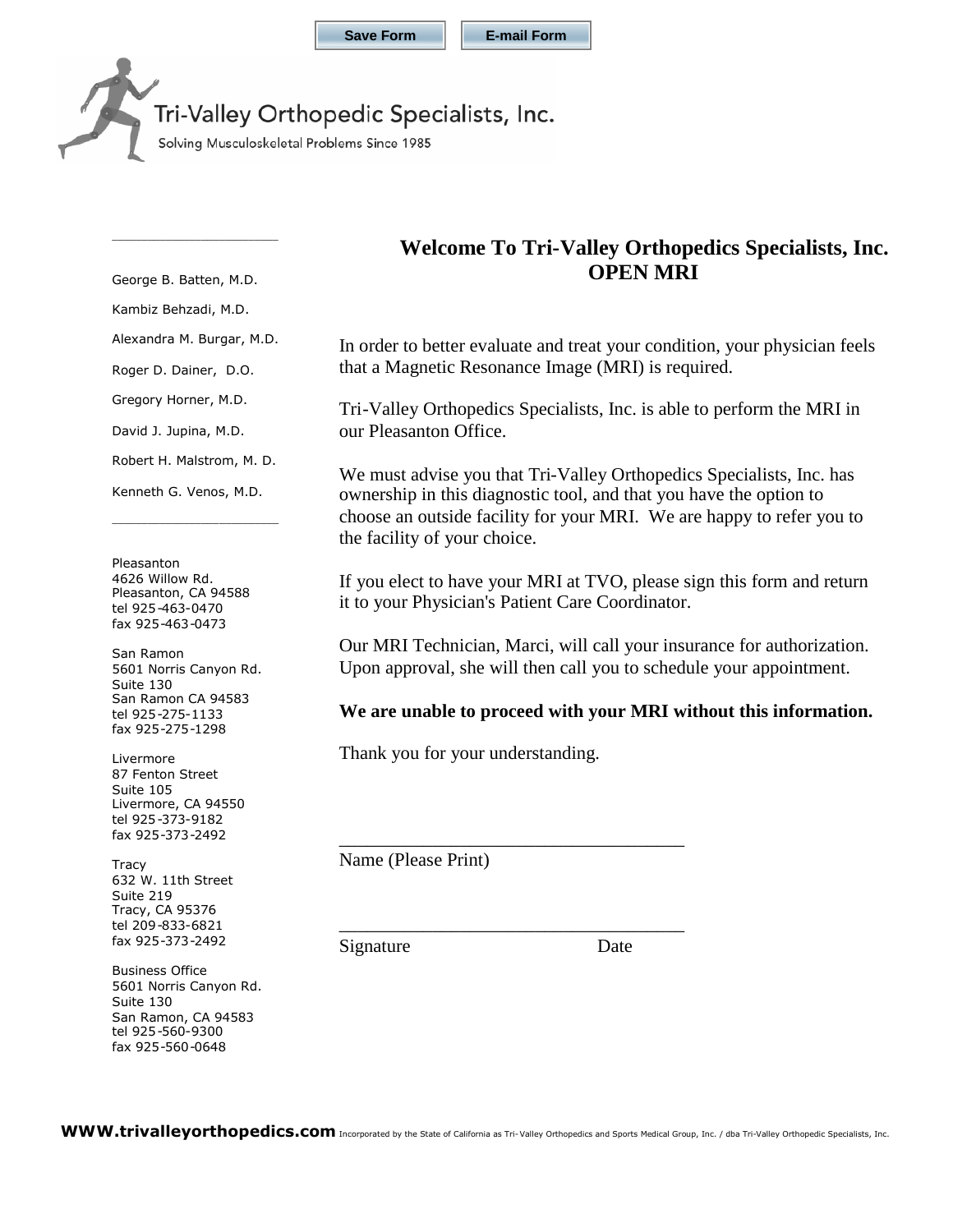# **MAGNETIC RESONANCE (MR) PROCEDURE SCREENING FORM FOR PATIENTS**

Ė

| Date _____ ____ _____                                                                                                                                                                                                                                                                                                                                                                                 | Patient Number   |              |               |  |  |  |
|-------------------------------------------------------------------------------------------------------------------------------------------------------------------------------------------------------------------------------------------------------------------------------------------------------------------------------------------------------------------------------------------------------|------------------|--------------|---------------|--|--|--|
|                                                                                                                                                                                                                                                                                                                                                                                                       |                  | Weight       |               |  |  |  |
| Middle Initial<br>First name<br>Last name                                                                                                                                                                                                                                                                                                                                                             |                  |              |               |  |  |  |
| Male $\Box$ Female $\Box$<br>Date of Birth $\frac{1}{\frac{1}{2}}$ $\frac{1}{\frac{1}{2}}$                                                                                                                                                                                                                                                                                                            |                  |              |               |  |  |  |
| month day<br>year                                                                                                                                                                                                                                                                                                                                                                                     | Telephone (home) |              |               |  |  |  |
| City                                                                                                                                                                                                                                                                                                                                                                                                  | Telephone (work) |              |               |  |  |  |
| $\frac{1}{2}$ $\frac{1}{2}$ $\frac{1}{2}$ $\frac{1}{2}$ $\frac{1}{2}$ $\frac{1}{2}$ $\frac{1}{2}$ $\frac{1}{2}$ $\frac{1}{2}$ $\frac{1}{2}$ $\frac{1}{2}$ $\frac{1}{2}$ $\frac{1}{2}$ $\frac{1}{2}$ $\frac{1}{2}$ $\frac{1}{2}$ $\frac{1}{2}$ $\frac{1}{2}$ $\frac{1}{2}$ $\frac{1}{2}$ $\frac{1}{2}$ $\frac{1}{2}$<br><b>State</b>                                                                   |                  |              |               |  |  |  |
|                                                                                                                                                                                                                                                                                                                                                                                                       |                  |              |               |  |  |  |
|                                                                                                                                                                                                                                                                                                                                                                                                       | Telephone        |              |               |  |  |  |
|                                                                                                                                                                                                                                                                                                                                                                                                       |                  |              |               |  |  |  |
| 1. Have you had prior surgery or an operation (e.g., arthroscopy, endoscopy, etc.) of any kind?                                                                                                                                                                                                                                                                                                       |                  | $\Box$ No    | $\Box$ Yes    |  |  |  |
| If yes, please indicate the date and type of surgery:                                                                                                                                                                                                                                                                                                                                                 |                  |              |               |  |  |  |
| Date                                                                                                                                                                                                                                                                                                                                                                                                  |                  |              |               |  |  |  |
| 2. Have you had a prior diagnostic imaging study or examination (MRI, CT, Ultrasound, X-ray, etc.)?                                                                                                                                                                                                                                                                                                   |                  | $\square$ No | $\Box$ Yes    |  |  |  |
| If yes, please list:<br>Body part<br>Date                                                                                                                                                                                                                                                                                                                                                             | Facility         |              |               |  |  |  |
| MRI<br>the control of the control of the control of                                                                                                                                                                                                                                                                                                                                                   |                  |              |               |  |  |  |
| CT/CAT Scan                                                                                                                                                                                                                                                                                                                                                                                           |                  |              |               |  |  |  |
| X-Ray<br><u> 1989 - Johann John Stone, market fan it ferstjer fan it ferstjer fan it ferstjer fan it ferstjer fan it fers</u><br>Ultrasound                                                                                                                                                                                                                                                           |                  |              |               |  |  |  |
| <u> 1989 - Johann John Stein, markin fan it ferstjer fan it ferstjer fan it ferstjer fan it ferstjer fan it fers</u>                                                                                                                                                                                                                                                                                  |                  |              |               |  |  |  |
|                                                                                                                                                                                                                                                                                                                                                                                                       |                  |              |               |  |  |  |
|                                                                                                                                                                                                                                                                                                                                                                                                       |                  |              |               |  |  |  |
| 3. Have you experienced any problem related to a previous MRI examination or MR procedure?                                                                                                                                                                                                                                                                                                            |                  | $\square$ No | $\Box$ Yes    |  |  |  |
|                                                                                                                                                                                                                                                                                                                                                                                                       |                  |              |               |  |  |  |
| 4. Have you had an injury to the eye involving a metallic object or fragment (e.g., metallic slivers,                                                                                                                                                                                                                                                                                                 |                  |              |               |  |  |  |
| shavings, foreign body, etc.)?                                                                                                                                                                                                                                                                                                                                                                        |                  | $\square$ No | $\Box$ Yes    |  |  |  |
| If yes, please describe: $\frac{1}{\sqrt{1-\frac{1}{2}}}\left\{ \frac{1}{2}, \frac{1}{2}, \frac{1}{2}, \frac{1}{2}, \frac{1}{2}, \frac{1}{2}, \frac{1}{2}, \frac{1}{2}, \frac{1}{2}, \frac{1}{2}, \frac{1}{2}, \frac{1}{2}, \frac{1}{2}, \frac{1}{2}, \frac{1}{2}, \frac{1}{2}, \frac{1}{2}, \frac{1}{2}, \frac{1}{2}, \frac{1}{2}, \frac{1}{2}, \frac{1}{2}, \frac{1}{2}, \frac{1}{2}, \frac{1}{2},$ |                  |              |               |  |  |  |
| 5. Have you ever been injured by a metallic object or foreign body (e.g., BB, bullet, shrapnel, etc.)?                                                                                                                                                                                                                                                                                                |                  | $\Box$ No    | $\Box$ Yes    |  |  |  |
|                                                                                                                                                                                                                                                                                                                                                                                                       |                  |              |               |  |  |  |
| 6. Are you currently taking or have you recently taken any medication or drug?                                                                                                                                                                                                                                                                                                                        |                  | $\square$ No | $\square$ Yes |  |  |  |
| If yes, please list:                                                                                                                                                                                                                                                                                                                                                                                  |                  |              |               |  |  |  |
| 7. Do you have anemia or any disease(s) that affects your blood, a history of renal (kidney)                                                                                                                                                                                                                                                                                                          |                  |              |               |  |  |  |
| disease, or seizures?                                                                                                                                                                                                                                                                                                                                                                                 |                  | $\square$ No | $\Box$ Yes    |  |  |  |
|                                                                                                                                                                                                                                                                                                                                                                                                       |                  |              |               |  |  |  |
| 8. Are you allergic to any medication?                                                                                                                                                                                                                                                                                                                                                                |                  | $\Box$ No    | $\Box$ Yes    |  |  |  |
| If yes, please list:                                                                                                                                                                                                                                                                                                                                                                                  |                  |              |               |  |  |  |
| 9. Do you have a history of asthma, allergic reaction, respiratory disease, or reaction to a contrast                                                                                                                                                                                                                                                                                                 |                  |              |               |  |  |  |
| medium or dye used for an MRI, CT, or X-ray examination?                                                                                                                                                                                                                                                                                                                                              |                  | $\square$ No | $\Box$ Yes    |  |  |  |
| For female patients:                                                                                                                                                                                                                                                                                                                                                                                  |                  |              |               |  |  |  |
| 10. Date of last menstrual period:                                                                                                                                                                                                                                                                                                                                                                    | Post menopausal? | $\square$ No | $\Box$ Yes    |  |  |  |
| 11. Are you pregnant or experiencing a late menstrual period?                                                                                                                                                                                                                                                                                                                                         | $\square$ No     | $\Box$ Yes   |               |  |  |  |
| 12. Are you taking oral contraceptives or receiving hormonal treatment?                                                                                                                                                                                                                                                                                                                               | $\Box$ No        | $\Box$ Yes   |               |  |  |  |
| 13. Are you taking any type of fertility medication or having fertility treatments?                                                                                                                                                                                                                                                                                                                   | $\square$ No     | $\Box$ Yes   |               |  |  |  |
| If yes, please describe:                                                                                                                                                                                                                                                                                                                                                                              |                  |              |               |  |  |  |
| 14. Are you currently breastfeeding?                                                                                                                                                                                                                                                                                                                                                                  | $\square$ No     | $\Box$ Yes   |               |  |  |  |